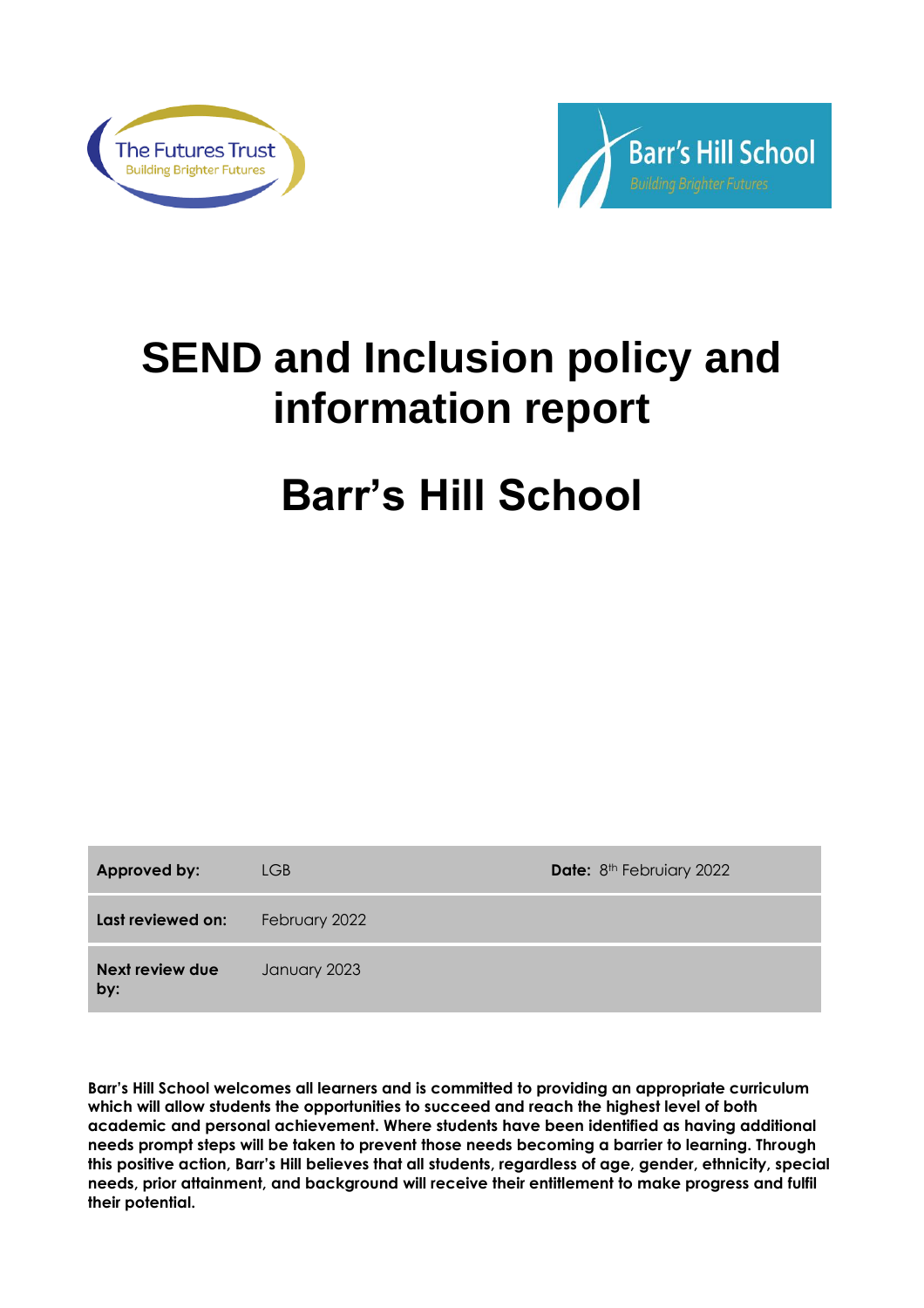# **Introduction:**

This policy is in line with our teaching and learning policy and equality of opportunity policy and aims to support inclusion for all of our students. The responsibility for the management of this policy falls to the Special Educational Needs and Disability Co-ordinator (SENDCo); the day-to-day operation of the policy is the responsibility of the Inclusion Lead. The Head teacher and the SENDCo will work together closely to ensure that this policy is working effectively.

Barr's Hill School will do its best to ensure that the necessary provision is made for any pupil who has special educational needs or disabilities. We will ensure that all staff in the school are able to identify and provide for those students who have special educational needs or disabilities to allow students with SEND to join in the activities of the school.

The staff and governors of the School will also work to ensure that all SEND students reach their full potential, are fully included within the school community and are able to make successful transfers between educational establishments. This policy aims to support all members of staff in providing positive whole school approaches towards the learning, progress and achievement of SEND students. With this as an underlying principle, we believe that: All teachers are teachers of Special Educational Needs. Every teacher is responsible and accountable for the progress and development of all students in their class even where students access support from teaching assistants or specialist staff.

Teaching and supporting students with SEND is therefore a whole school responsibility requiring a whole school response. Meeting the needs of students with SEND requires partnership working between all those involved – Local Authority (LA), school, parents/carers, students, children's services and all other agencies.

## **Barr's Hill will adhere to the following principles across the school**.

- 1. To provide appropriate and aspirational learning challenges
- 2. Respond quickly and appropriately to students' diverse needs
- 3. Overcome identified barriers to learning for individuals, and groups of students

# **Background information about the school and its provision for students with Special Educational Needs and Disabilities (SEND)**

- The school admits 180 students into Year 7 since 2021.
- Year 7 students are educated within 'The Bridge'. This provision allows for a smooth transition from Primary to Secondary and enables staff to identify and implement appropriate strategies, and interventions.
- We have a sixth form of approximately 120 students.
- The school is located on the outskirts of the city centre and serves a number of disadvantaged communities from across the city.
- The school's percentage of students eligible for free school meals is higher than the national average.
- The school is proud to reflect the diversity of the city's population.
- Approximately 26% of students have special educational needs or disabilities.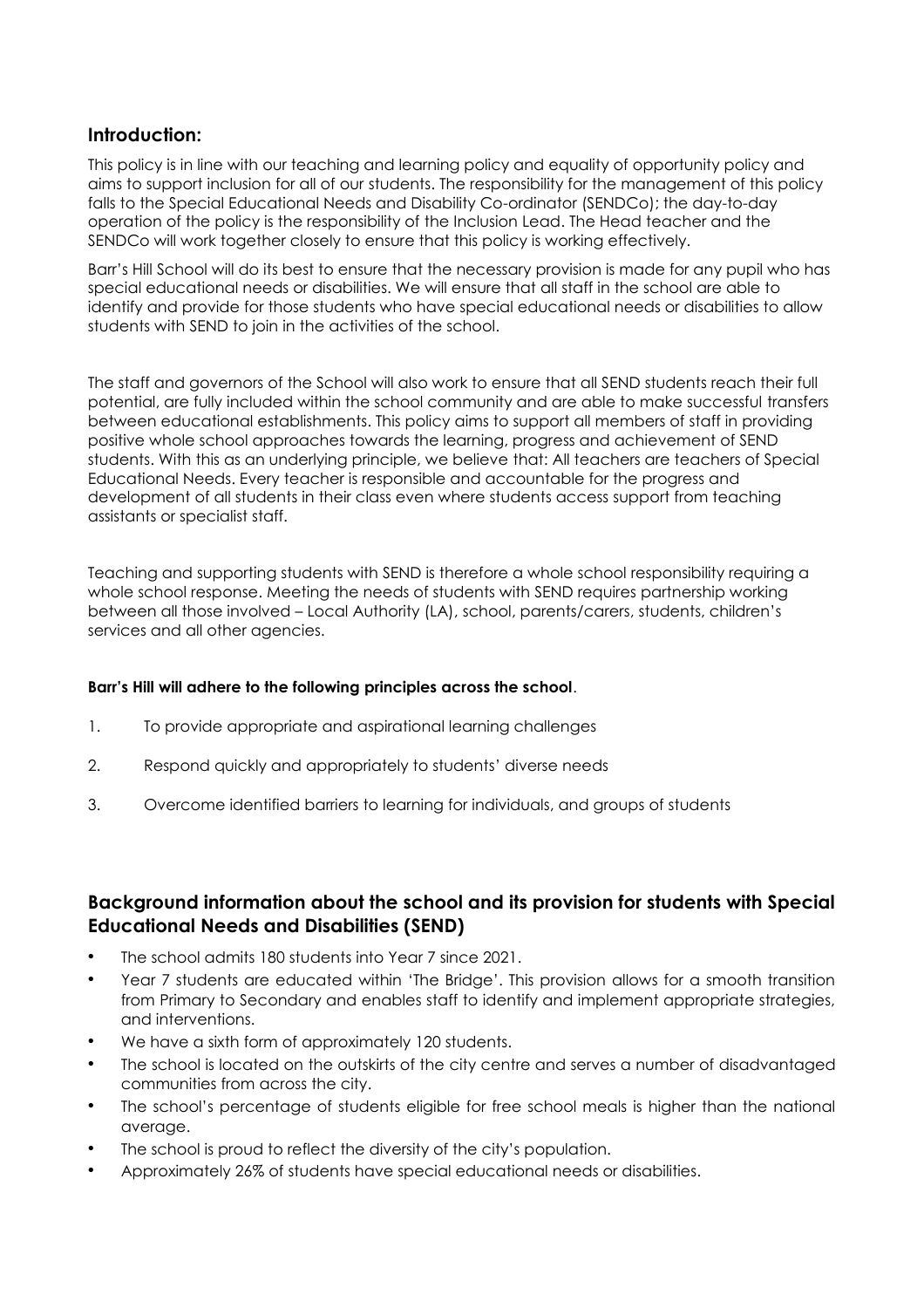- The students on the school's SEND register have a range of difficulties, including social and communication difficulties (for example, Autism), speech and language disorders, sensory impairment, social, emotional and mental health difficulties, Dyslexia, moderate and severe learning difficulties.
- The SENDCO is Mrs Michaela Thomas.

# **1. Aims and objectives**

## **Aims:**

Our SEND and Inclusion policy, and information report aims to:

- Set out how Barr's Hill will support and make provision for students with special educational needs and disabilities (SEND).
- Set out how Barr's Hill will support and make provision for identified students who have additional needs which do not fall under SEND such as Student Premium, and Students who are looked after.
- Explain the roles and responsibilities of everyone involved in providing for students with SEND

## **Objectives:**

The objectives of our policy are to:

- organise all our activities to ensure that all students are included in the life of the school
- work closely with parents, sharing information on their child's progress and individual needs
- continuously develop our ways of working to provide the highest quality provision for all our students within the resources available
- meet the requirements of the Education Act (1996), the SEND Code of Practice (2014), and the Special Educational Needs and Disability Act (2001)
- encompass the LA Statement of Policy for Students with SEND
- facilitate a student's learning by identifying his/her individual needs and taking steps, cooperatively with other staff, to address those needs within the context of the school curriculum as a whole, and taking account of the SEND Code of Practice (2014)
- respond flexibly to particular students according to the nature of their difficulties
- support students' learning without making them feel different or inferior to their peers
- enable each student to become an independent and confident student who can make a successful transition into adulthood.

This policy sets out how we intend to meet these objectives. The procedures we set out will be reviewed every year to ensure that we are doing all we can to meet the objectives.

# **2. Legislation and guidance**

This policy and information report is based on the statutory [Special Educational Needs and](https://www.gov.uk/government/uploads/system/uploads/attachment_data/file/398815/SEND_Code_of_Practice_January_2015.pdf)  [Disability \(SEND\) Code of Practice](https://www.gov.uk/government/uploads/system/uploads/attachment_data/file/398815/SEND_Code_of_Practice_January_2015.pdf) and the following legislation:

- Part 3 of the Students [and Families Act 2014](http://www.legislation.gov.uk/ukpga/2014/6/part/3), which sets out schools' responsibilities for students with SEN and disabilities
- [The Special Educational Needs and Disability Regulations 2014,](http://www.legislation.gov.uk/uksi/2014/1530/contents/made) which set out schools' responsibilities for education, health and care (EHC) plans, SEND co-ordinators (SENDCOs) and the SEN information report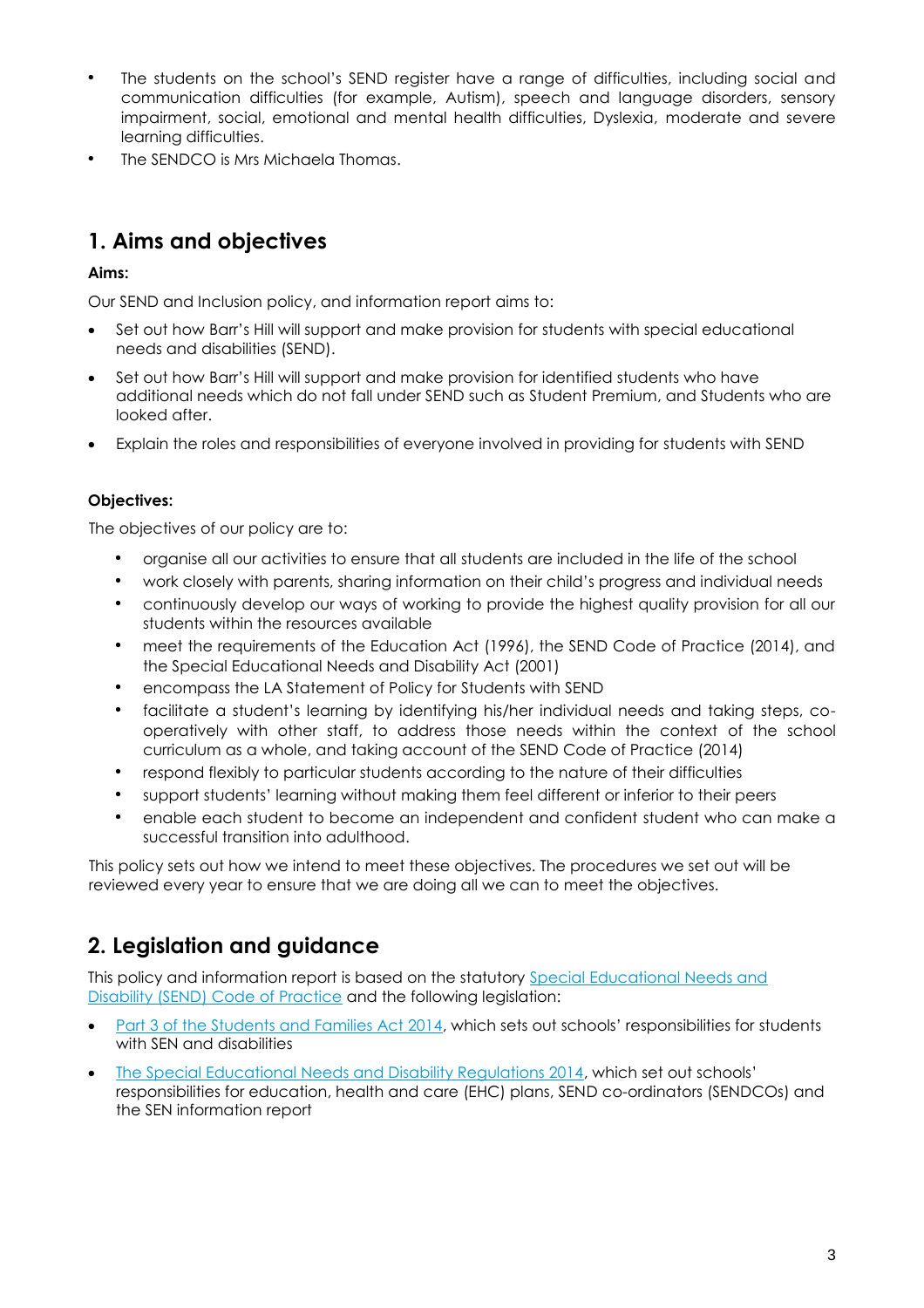# **3. Definitions**

A student has SEND if they have a learning difficulty or disability which calls for special educational provision to be made for them. They have a learning difficulty or disability if they have:

- A significantly greater difficulty in learning than the majority of others of the same age, or
- A disability which prevents or hinders them from making use of facilities of a kind generally provided for others of the same age in mainstream schools
- Special educational provision is educational or training provision that is additional to, or different from, that is made generally for other students or young people of the same age by mainstream schools.

# **4. Roles and responsibilities**

# **The SENDCO**

The SENDCO is Mrs Michaela Thomas

The assistant SENDCO is Miss Sabrina Mattu

They will:

- Work with the Head teacher and governors to determine the strategic development of the SEND policy and provision in the school
- Provide professional guidance to colleagues and work with staff, parents, and other agencies to ensure that students with SEND receive appropriate support and high quality wave 1 teaching
- Advise on the graduated approach to providing SEND support
- Advise on the deployment of the school's delegated budget and other resources to meet students' needs effectively
- Be the point of contact for external agencies, especially the local authority and its support services
- Ensure that outside agencies are appropriately commissioned in line with the changing needs of the school.
- Liaise with potential next providers of education to ensure students and their parents are informed about options and a smooth transition is planned
- Work with the headteacher and governing board to ensure that the school meets its responsibilities under the Equality Act 2010 with regard to reasonable adjustments and access arrangements
- Ensure the school keeps the records of all students with SEND up to date

# **The Inclusion Manger**

The Head of Inclusion is Mrs Ellen Robinson

They will:

- Have operational responsibility for the implementation of the SEND and Inclusion policy.
- Have day-to-day responsibility for the operation of the SEND policy and the co-ordination of specific provision made to support individual students with SEND, including those who have EHC plans.
- To schedule and lead annual reviews for students with an EHC plan.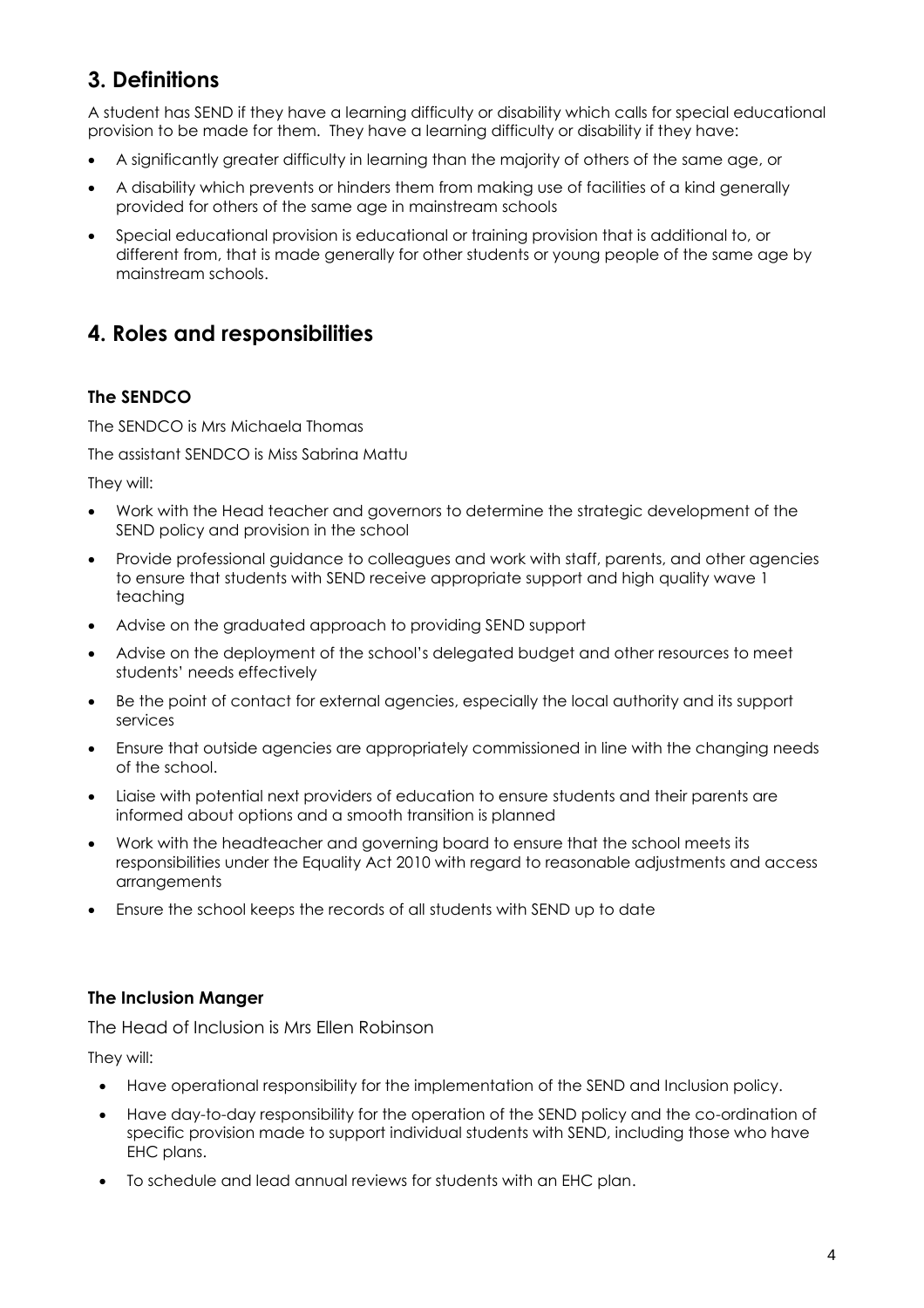- To work with Hubs to improve PA across the school and to secure FPN plus prosecutions where all other strategies have failed to improve attendance.
- To lead the process of 6 week behaviour placements alongside the Head Teacher, Director of Inclusion and Hub Teams.
- To lead the process of 12 week Supported Transfer placements alongside the Head Teacher, Director of Inclusion and Hub teams.
- Manage the transition of students who are transferring into Barr's Hill via the local authority including mid-year transfers.
- Meet weekly with the SENCO to review progress of students.
- Lead the Inclusion team in delivering appropriate, alternative provision for identified students.
- Lead the school's work-related learning provision to ensure appropriate, off-site placements are monitored and outcomes met.
- Ensure that the Inclusion protocol is adhered to.
- Develop and monitor support plans for students on personalised timetables.
- In conjunction with the SENDCO, manage the work of outside agencies and report on the cost-effectiveness of these services.

## **The Literacy Lead in The Bridge**

The Literacy Lead is Ms Julia Echeverria - White

- Liaise with primary colleagues to identify needs before a student begins year 7 in Barr's Hill.
- Train teaching staff on how to teach Communication Skills.
- Plan interventions to be delivered to students who are working below age related expectations.
- Monitor the effectiveness of literacy provision and ensure that staff have received appropriate training in the delivery of identified interventions.
- Monitor progress of students involved in interventions.

The work of the SENDCo and that of the Inclusion manger and literacy lead, are supported by a well-qualified and experienced team, including 2 HLTA's and 1 TA. The SEND team work closely with the Safeguarding team to form the Intervention Hub.

## **The SEND governor**

The SEND link governor is Mr Matthew Stokes

They will:

- Help to raise awareness of SEND issues at governing board meetings.
- Monitor the quality and effectiveness of SEND and disability provision within the school and update the governing board on this.
- Work with the head teacher and SENDCO to determine the strategic development of the SEND and Inclusion policy and provision in the school.

## **The headteacher**

The Head teacher is Mr Chris Jupp.

They will: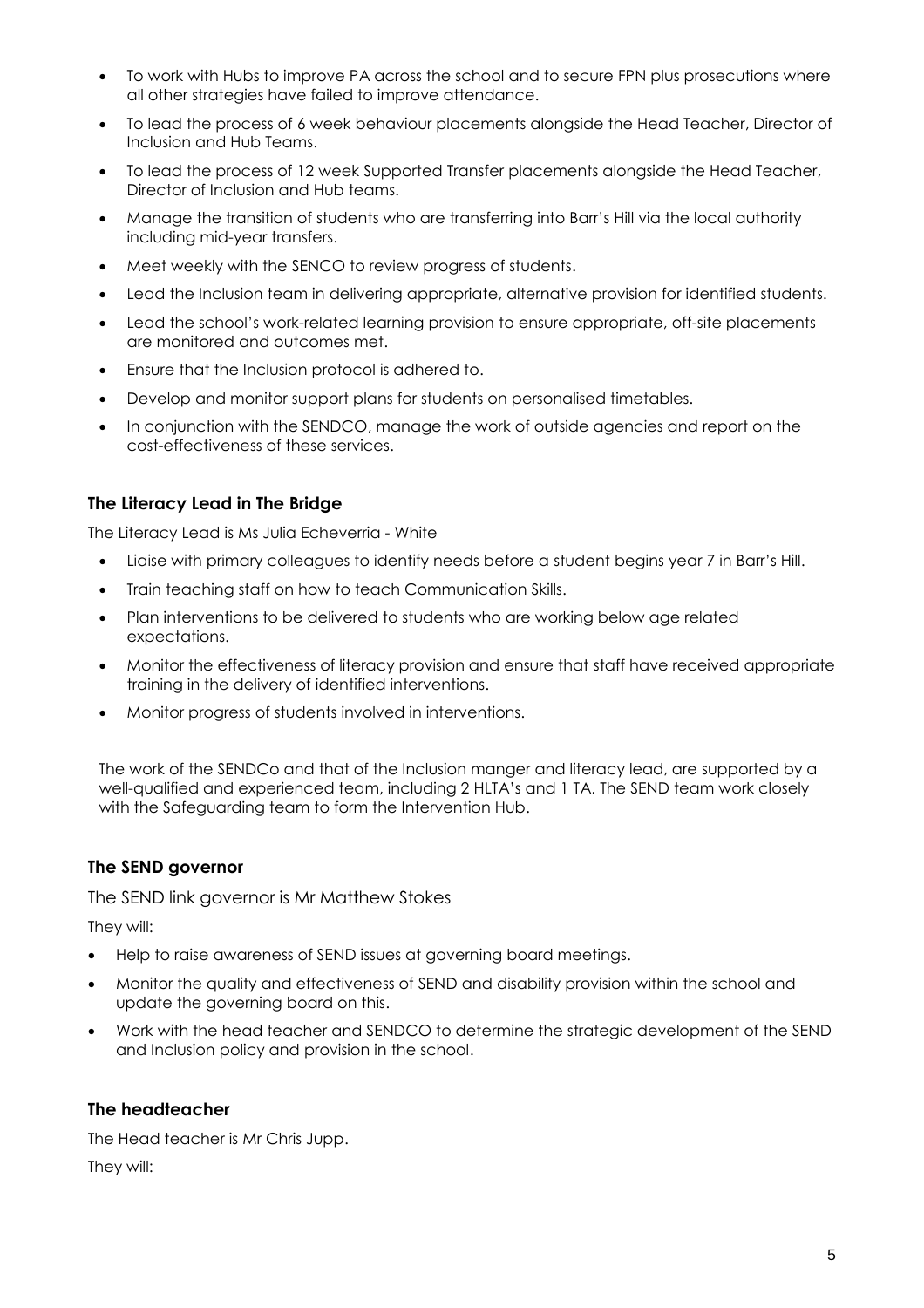- Work with the SENDCO and governors to determine the strategic development of the SEND and Inclusion policy and provision in the school
- Have overall responsibility for the provision and progress of learners with SEND

# **Class teachers**

Each class teacher is responsible for:

- The progress and development of every student in their class in the delivery of high quality wave 1 provision.
- Working closely with any support staff or specialist staff to plan and assess the impact of support and interventions and how they can be linked to classroom teaching
- Working with the SENDCO to review each student's progress and development and decide on any changes to provision
- Ensuring they follow this SEND and Inclusion policy

# **5. SEND information report**

## **The types of SEND that are provided for**

Barr's Hill currently provides additional and/or alternative provision for a range of needs, including:

- Communication and interaction, for example, Autistic spectrum disorder, and speech and language difficulties
- Cognition and learning, for example, Dyslexia, and Dyspraxia,
- Social, emotional and mental health difficulties, for example, Attention deficit hyperactivity disorder (ADHD),
- Sensory and/or physical needs, for example, visual impairments, hearing impairments, processing difficulties, Cerebral palsy
- Moderate/severe learning difficulties

## **Identifying students with SEN and assessing their needs**

We will assess each student's current skills and levels of attainment on entry, which will build on previous settings and Key Stages, where appropriate. Class teachers will make regular assessments of progress for all students and identify those whose progress:

- Is significantly slower than that of their peers starting from the same baseline
- Fails to match or better the child's previous rate of progress
- Fails to close the attainment gap between the child and their peers
- Widens the attainment gap

This may include progress in areas other than attainment, for example, social needs and school attendance.

Slow progress and low attainment will not automatically mean a student is recorded as having SEND.

## **Consulting and involving students and parents**

We will have an early discussion with the student and their parents when identifying whether they need special educational provision. These conversations will make sure that:

• Everyone develops a good understanding of the student's areas of strength and difficulty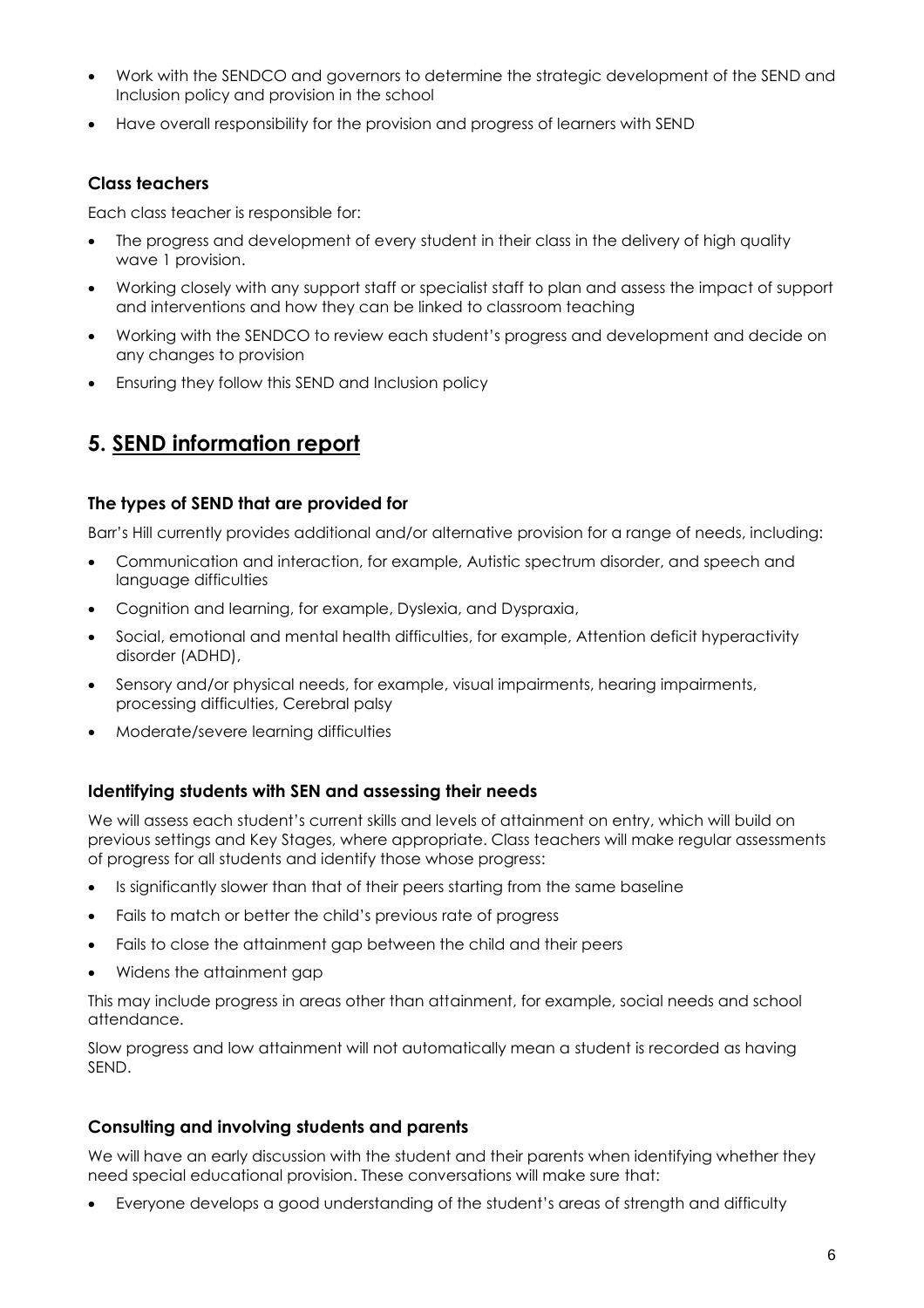- We take into account the parents' concerns
- Everyone understands the agreed outcomes sought for the child
- Everyone is clear on what the next steps are

Notes of these early discussions will be recorded on a support plan, added to the student's record and given to their parents.

We will formally notify parents when it is decided that a student will receive SEND support.

#### **Assessing and reviewing students' progress towards outcomes**

We will follow the graduated approach and the four-part cycle of **assess, plan, do, review**.

The class or subject teacher will work with the SENDCO to carry out a clear analysis of the student's needs. This will draw on:

- The teacher's assessment and experience of the student
- Their previous progress and attainment and behaviour
- Other teachers' assessments, where relevant
- The individual's development in comparison to their peers and national data
- The views and experience of parents
- The student's own views
- Advice from external support services, if relevant

The assessment will be reviewed regularly. For students with low level special educational needs the cycle of Assess, Plan, Do and Review will fit into the regular termly assessment and planning cycle for all students. These are known as Progress Meetings/Parents' evening. For those students with more complex needs or for who a more frequent cycle needs to be employed additional meeting dates will be set and will include the termly Progress Meetings.

All teachers and support staff who work with the student will be made aware of their needs, the outcomes sought, the support provided, and any teaching strategies or approaches that are required. This information is disseminated in the form of student profiles and Inclusion booklet. We will regularly review the effectiveness of the support and interventions and their impact on the student's progress.

## **Supporting students moving between phases and preparing for adulthood**

We will share information, as appropriate, with the school, college, or other setting the student is moving to. We will agree with parents and students which information will be shared as part of this.

Inclusion staff and the Bridge leadership team will liaise with the SENDCOs from the feeder primary schools in the spring term. Additional visits and meetings will be held during the summer term for those students identified as requiring additional transition support.

During year 9, discussions will be held with students and their parents regarding choosing appropriate courses in key stage 4. Alternative pathways will be provided for a small cohort of students for whom a mainstream pathway may not be appropriate.

## **Our approach to teaching students with SEND**

Teachers are responsible and accountable for the progress and development of all the students in their class.

High quality wave 1 teaching is our first step in responding to students who have SEND. This will be differentiated for individual students.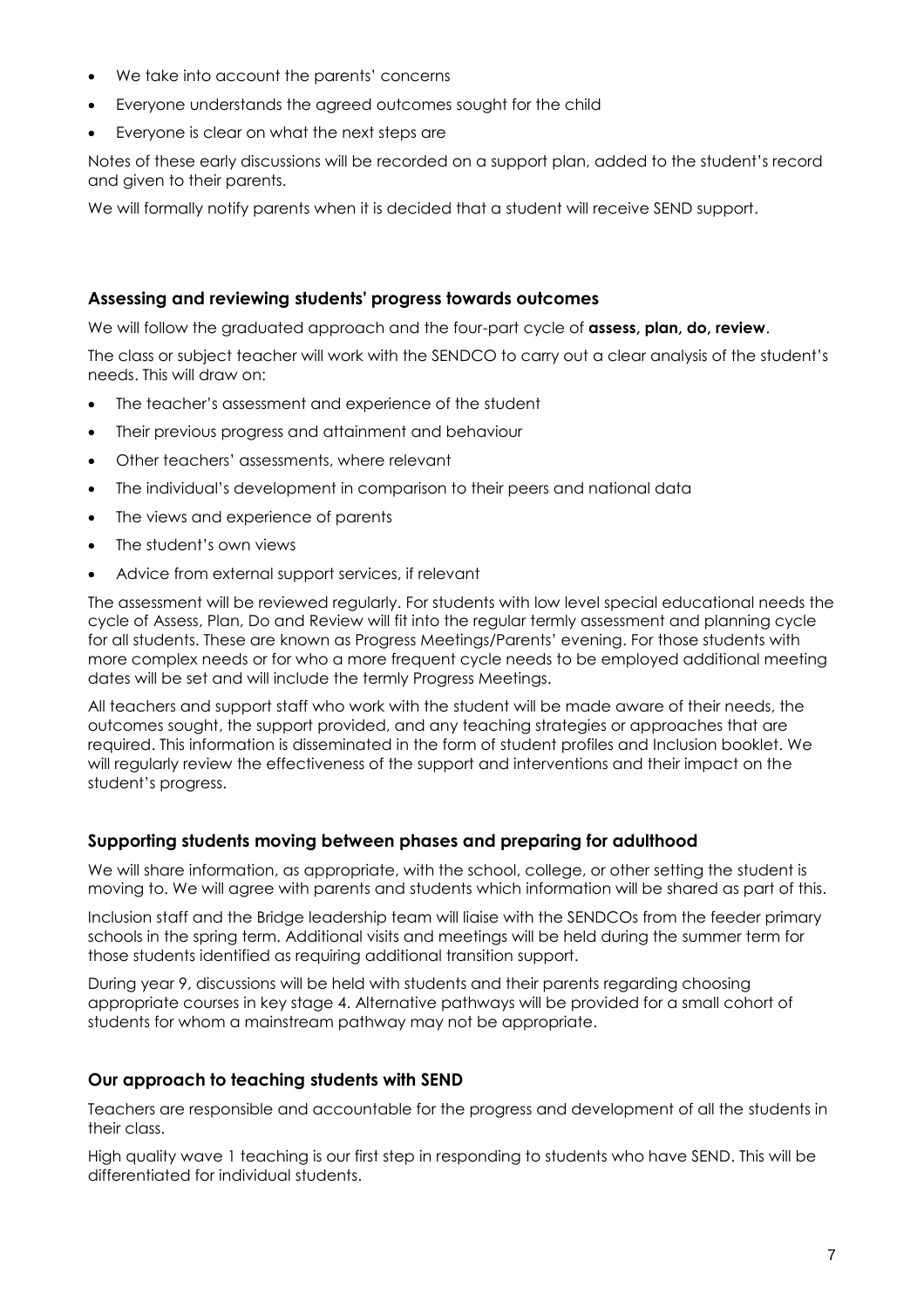## **Exit Criteria**

When a pupil has made sufficient progress in their area of need that they no longer require any provision that is different from or additional to that which is normally available as part of high quality and differentiated teaching they will no longer be seen as requiring SEN Support. At this point, through discussion and agreement with parents/carers the pupil will be removed from the schools SEND register.

## **Evaluating the effectiveness of SEND provision**

We evaluate the effectiveness of provision for students with SEND by:

- Reviewing students' individual progress towards their academic targets each term
- Reviewing the impact of interventions after 6 weeks
- Using student voice
- Monitoring by the SENDCO
- Using provision maps to measure progress
- Holding annual reviews for students with EHC plans

## **Complaints about SEND provision**

Complaints about SEND provision in our school are dealt with through the procedures outlined in the School's Complaints Policy. If there continues to be disagreement with regard to SEND provision the Local Authority should make arrangements that include the appointment of independent persons with a view to avoiding or resolving disagreements between the parents/carers and the school. This includes access to mediation before tribunal. Parents/carers have a right to appeal to a SEND tribunal at any stage.

# **6. Monitoring arrangements**

This policy and information report will be reviewed by the SENDCO **every year**. It will also be updated if any changes to the information are made during the year.

It will be approved by the governing board.

# **7. Links with other policies and documents**

This policy links to our policies on:

- Accessibility plan [https://www.barrshill.coventry.sch.uk/wp-content/uploads/2015/03/School-](https://www.barrshill.coventry.sch.uk/wp-content/uploads/2015/03/School-Accessibility-Plan.pdf)[Accessibility-Plan.pdf](https://www.barrshill.coventry.sch.uk/wp-content/uploads/2015/03/School-Accessibility-Plan.pdf)
- Behaviour [https://www.barrshill.coventry.sch.uk/wp-content/uploads/2015/03/Behaviour-](https://www.barrshill.coventry.sch.uk/wp-content/uploads/2015/03/Behaviour-Policy-July-2018.pdf)[Policy-July-2018.pdf](https://www.barrshill.coventry.sch.uk/wp-content/uploads/2015/03/Behaviour-Policy-July-2018.pdf)
- Equality [https://www.barrshill.coventry.sch.uk/wp-content/uploads/2015/03/Equality-Policy-](https://www.barrshill.coventry.sch.uk/wp-content/uploads/2015/03/Equality-Policy-.pdf) [.pdf](https://www.barrshill.coventry.sch.uk/wp-content/uploads/2015/03/Equality-Policy-.pdf)
- Managing Medical Needs and First Aid Policy & Management Procedures

#### **Meeting Medical Needs**